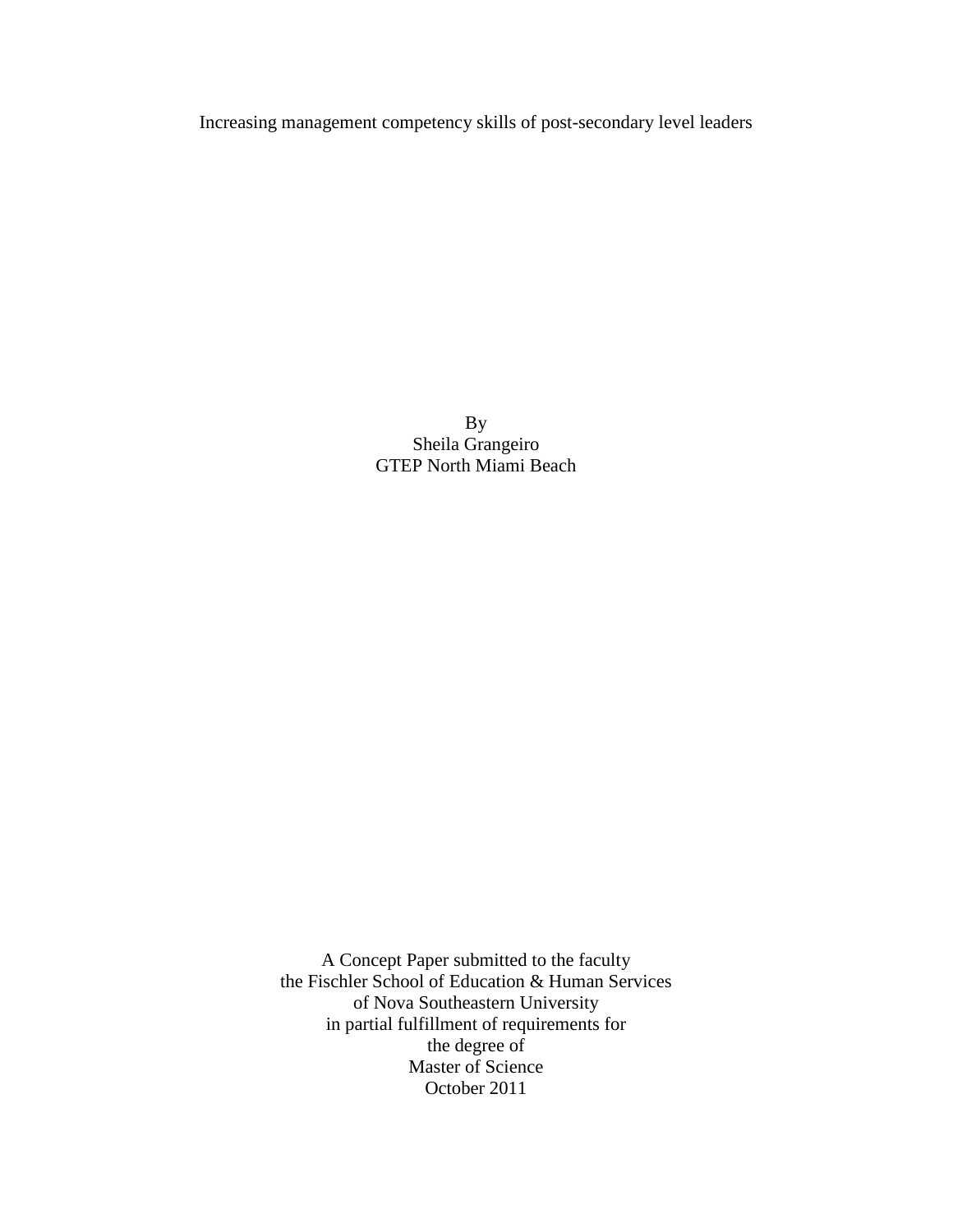#### Abstract

Project Title: Increasing management competency skills of post-secondary level leaders. Writer: Grangeiro, S. (2011). Concept Paper, Nova Southeastern University, Fischler School of Education & Human Services.

The following concept paper discusses how to increase the management competency skills of post-secondary level leaders. The paper focuses on a variety of authors who have conducted research regarding technology, leadership, and education. The target group was 1,280 managers working in various leadership roles in a post-secondary school in the United States comprised of 12,767 employees. This report emphasizes the importance of collaboration when it comes to learning. This proposal shows how leaders and managers are interested in attending training and in receiving alternative training such as online training. Also discussed is how the implementation of a social learning network will promote collaboration, knowledge sharing, networking, and an increase in leadership competencies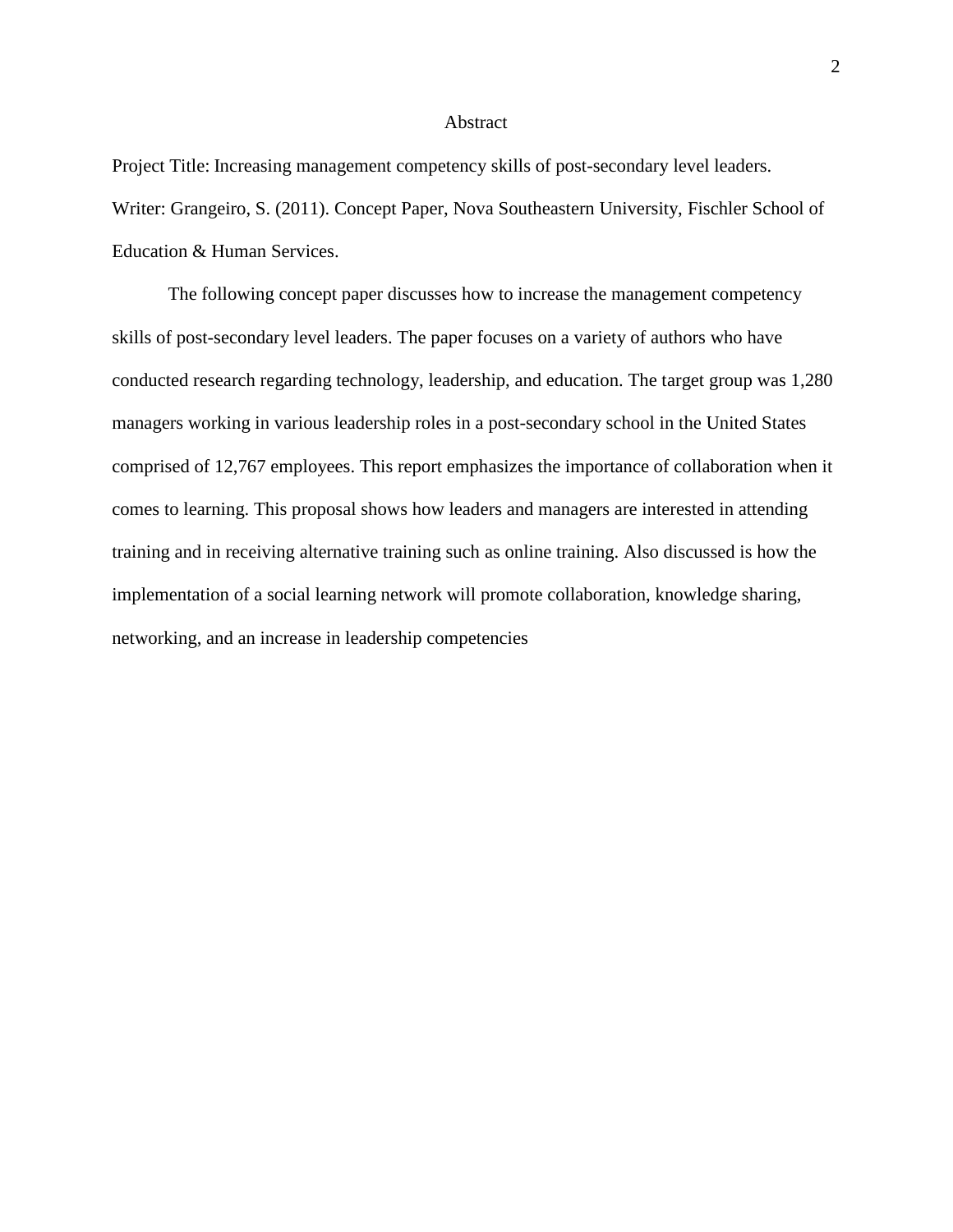Table of Contents

| Chapters                                                                                            | Page       |
|-----------------------------------------------------------------------------------------------------|------------|
|                                                                                                     |            |
| A. Background Information for Purpose                                                               |            |
| <b>B. Problem Statement</b>                                                                         |            |
| C. Needs Assessment Instrument Design                                                               |            |
| D. Needs Assessment Report                                                                          |            |
|                                                                                                     |            |
| A. Performance and Leadership Development                                                           |            |
| <b>B.</b> Educational Value                                                                         |            |
| C. Technology's Impact                                                                              |            |
| D. Summary & Conclusion                                                                             |            |
|                                                                                                     |            |
| A. Discrepancy Statement, Solution Strategies, Goal, Objectives, and Activities<br><b>B.</b> Matrix |            |
|                                                                                                     |            |
| A. Objectives                                                                                       |            |
| <b>B.</b> Data Collection and Analysis                                                              |            |
| C. Plan for Use of Data                                                                             |            |
|                                                                                                     | .20        |
| Appendix                                                                                            |            |
|                                                                                                     | $.21 - 22$ |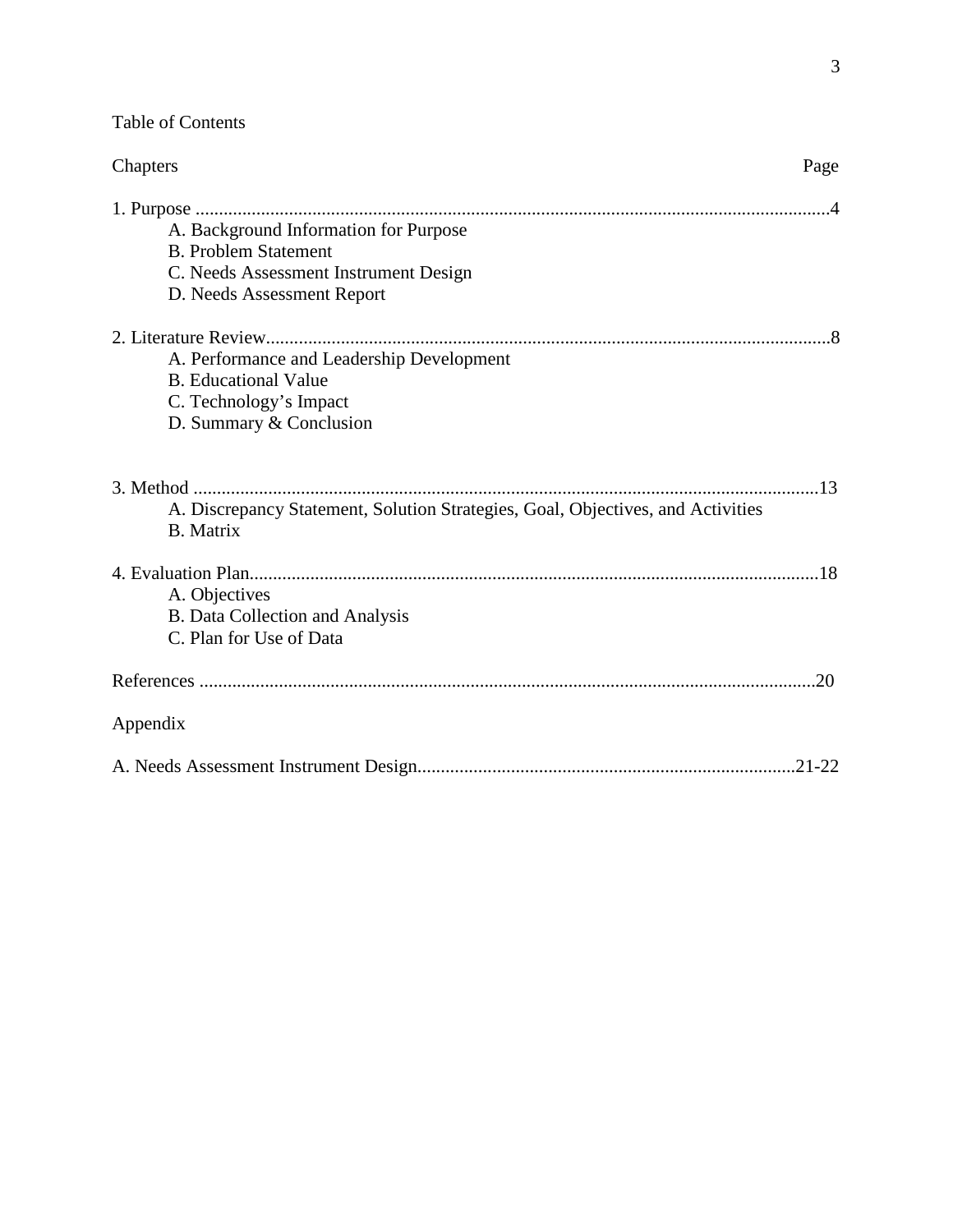#### Chapter 1: Purpose

# *Background Information for Purpose*

Leadership is a key component of any organization. This organization is a post-secondary school in the United States comprised of 12,767 employees. Currently there are more than 2,000 employees in a leadership position. In such a large organization, departments are comprised of various units and their individual leaders. This structure creates several autonomous units that foster an environment of decentralization of their departments. In turn, leaders are afforded the leverage of operating according to their discretion. Recent budget cuts have contributed to the slowed hiring process. With demands of each department increasing, leaders are forced to branch outside of their title and do several jobs to meet demands of their unit.

The university is presently striving to become a part of the Association of American University. The current expectation of the university's leaders is to a have high level performance incorporating the methodology of service excellence. In order to achieve this goal, the university needs to support its leaders in attaining the competencies needed in order to become a high performing leader. The university is actively offering a competency based leadership program for its current and aspiring leaders. This program is comprised of several online and face-to face training sessions along with coaching and mentoring opportunities conducted by fellow leaders.

In order to increase the management competency skills of post-secondary level leaders at the university, the organization needs to implement an educational strategy that will allow leaders to expand their knowledge and identify their skill gaps and understand the importance of making time to learn about them. In order to meet these demands the university is currently working on alternative delivery methods for training and resources available to its leaders. The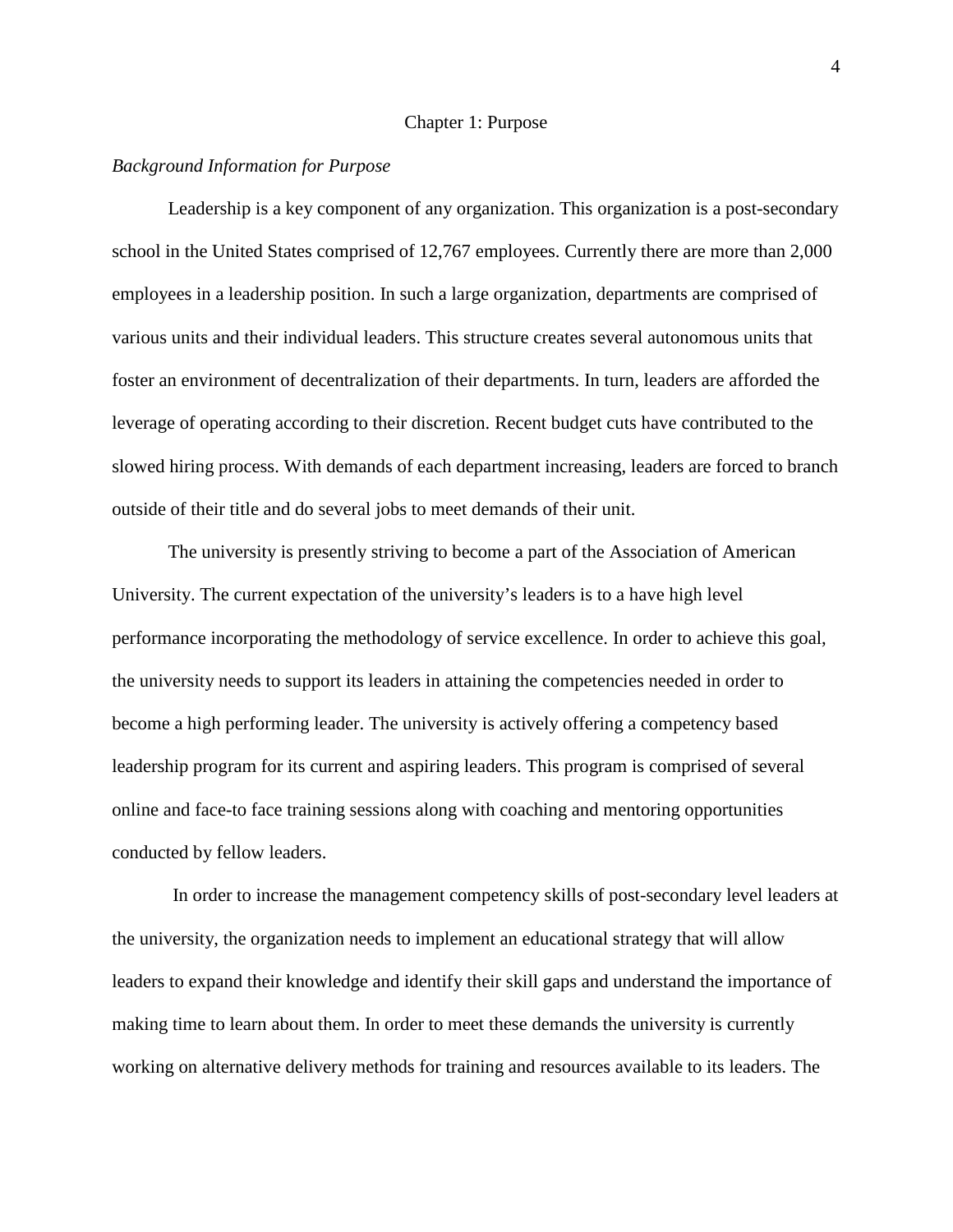university also has implemented an annual performance appraisal process that allows leaders to determine the competency relevant to their current skill gap. Once the leader knows the competencies they are lacking, they have a chance to go to try and attain that knowledge and skill. In order support leaders in the university to achieve this goal, the university needs to continue to look at different avenues of disseminating information about resources and trainings available through various marketing outlets. The institution also needs to implement a new strategy to reach the leaders with very little time such as creating m-learning, live and prerecorded trainings done through various outlets.

## *Problem Statement*

Leaders at the University are currently lacking several management competencies and due to time constraints attached to their positions; they are unable to fill their skill gaps through traditional training methods independently. Leaders should be able to attain management competencies throughout their career using training and other educational methods. *Needs Assessment Instrument Design*

To prove that traditional training methods alone are unable to fill leaders' skill gaps a survey will be sent out to university managers and leaders assessing their knowledge of technology and other mediums used for learning. Currently, leaders complain about traditional classes and not having enough time to attend courses, but are aware of the need for leadership skills and training. With the organization's desire to have the tools available for employees to gain key leadership skills needed to strengthen performance, a new approach to learning needs to implemented. It is vital for the organization to understand the value of its leaders encompassing the skills needed to be successful and being able to reach the organization's goals. The data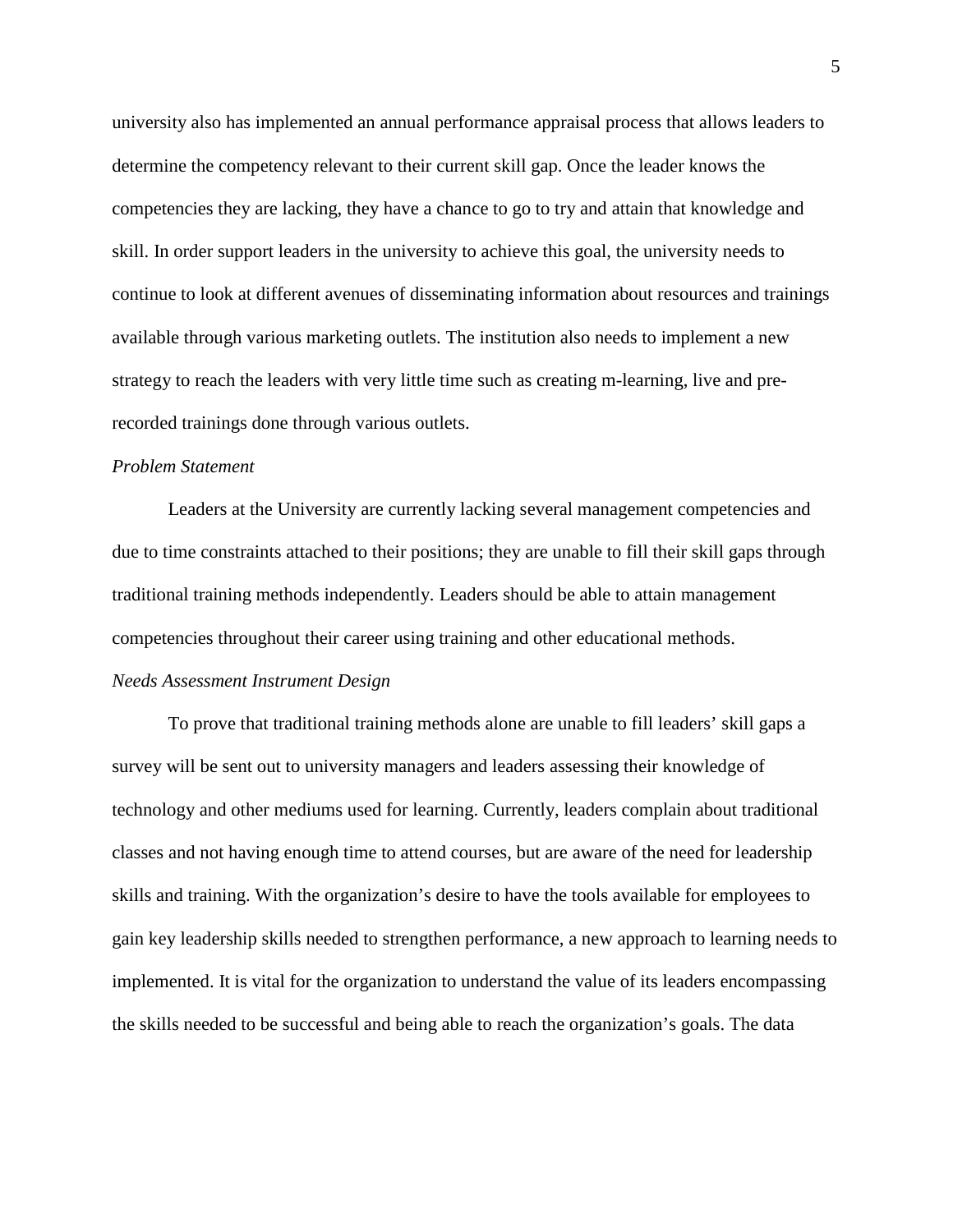provided through this assessment will identify alternate methods that could be implemented for learning in this organization's environment.

Leaders and managers will be asked to provide information on their availability, current learning methods, knowledge of technologies, and current use of popular technologies. Technology now is prominent in our society and it is important to evaluate where the organization currently is and how we are to integrate new methodologies to leaders. As an assessment of the organization's leaders is made, the level of assistance needed to integrate modern technologies to learning will be determined. In order for an innovative approach to be executed, a process must be placed that will maximize both the organization and employee efficiency for success. The data collected should determine which method will be most susceptible to leaders.

#### *Needs Assessment Report*

There are 1,280 managers working at the university in various leadership roles. A total of 100 leaders were evaluated in this assessment. These employees were randomly selected from different areas and departments at the university. This assessment was sent electronically and responses are completely anonymous. There was no data collected on age or gender for this survey. All employees were given the same survey to evaluate the level of assistance needed to integrate modern technologies to the learning environment.

#### Table 1

Leadership Skills Assessment Results (Questions 1, 2, 4, 5)

| Question                 | % of managers with positive | % of managers with negative |
|--------------------------|-----------------------------|-----------------------------|
|                          | responses                   | responses                   |
| How often to you attend  | 80                          | 20                          |
| live trainings?          |                             |                             |
| How often do you use the | 89                          |                             |
| web?                     |                             |                             |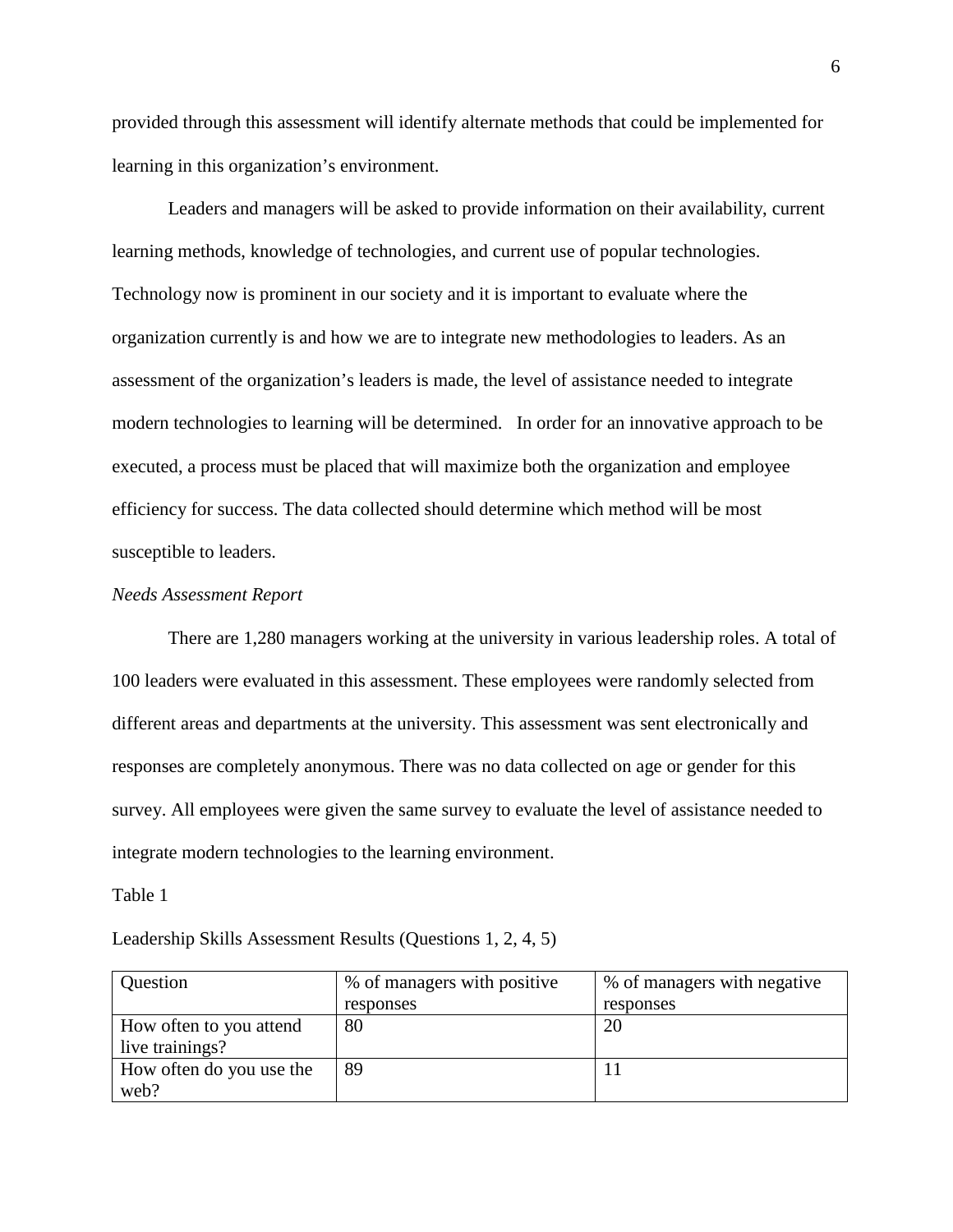| How interested are you in  | 65 |     |
|----------------------------|----|-----|
| receiving training online? |    |     |
| How comfortable are you    |    | -48 |
| with technology?           |    |     |

Table 2

Leadership Skills Assessment Results (Question 3)

| Question                                                     | Response |     |      |                      |      |
|--------------------------------------------------------------|----------|-----|------|----------------------|------|
|                                                              | Text     | Web | Data | $Text +$<br>Web+Data | None |
| What types of features do<br>you have on your cell<br>phone? | 15       |     | 10   | 60                   | 10   |

After reviewing all the data from the completed surveys, the results show that leaders and managers are interested in attending training and in receiving training online. In Table 1, questions 1 and 2 report that more than half of the employees' responses were positive when it came to an interest in training and use of technology. Questions 4 and 5 report that more than half of the employees' responses were also positive when it came to the level of interest in online training and comfort level with technology. Question 3 demonstrates that leaders have access to phones that have text, web, and data capabilities. By conducting this leadership skills assessment we now have a greater knowledge about the needs of the employees to determine the level of assistance needed prior to integrating technology into leadership development. The current leadership and development program needs to be altered in order to provide employees with more opportunities to learn and gain competencies to meet the organization's goals.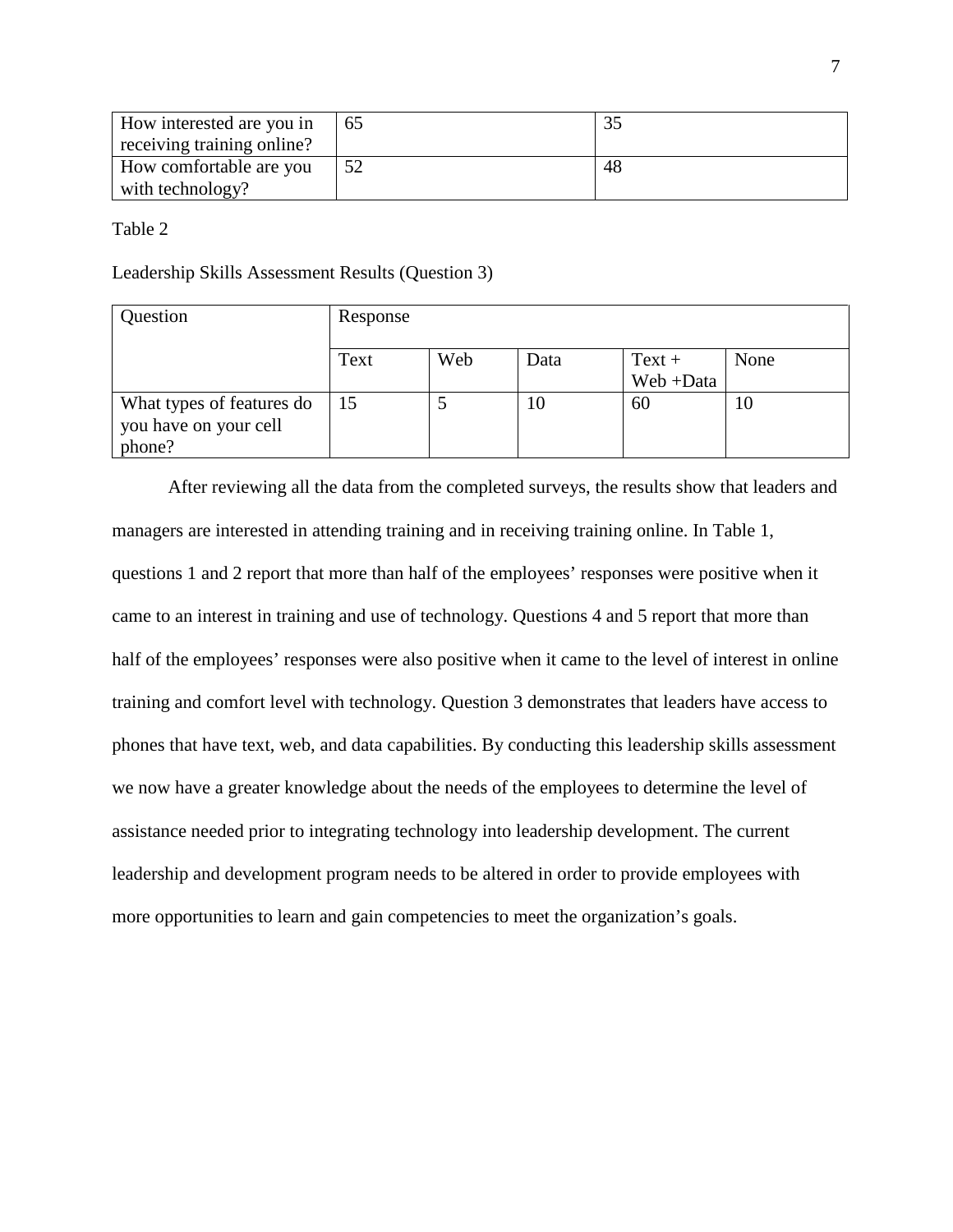#### Chapter 2: Literature Review

#### *Performance and Leadership Development*

Currently, in order to stay competitive, organizations are seeking to maintain a high performing workforce (Ketter, 2006). Ketter noted that executives recognize the importance of the learning function and its essential effect on performance in an organization. Allen & Hartman (2008) state that leadership development takes place when feedback and an understanding of leadership are provided to individuals. Therefore enabling the leader to process and assess the information given to them and utilize this knowledge for development. Smith (2010) reports that the faster the organization assesses their leadership situation the quicker they can commence improvement in their leadership development process.

 Gannan (2008) found that the younger generation of leaders requires new learning methods. In order to implement new learning modalities, Gannan notes the importance of workforce demographics. Quinney (2010) provided information that showed how younger generations use technology to collaborate and quickly gather information. Quinney also found that the long term effectiveness of employee development demonstrated employees being more productive and efficient. It is implied by both Gannan and Quinney that traditional learning methods are not enough. They both demonstrate the need for organizations to think outside the box when it comes to leadership development and training.

 Allen & Hartman (2008) further explained that provided a learning opportunity, leaders would strive to gain knowledge that would improve their ability to lead and grow in various situations. Their research showed that there are four themes when it comes to leadership development: (a) personal growth; (b) conceptual understanding; (c) feedback; and (d) skill building. This demonstrates that a variety of approaches can be used in order to achieve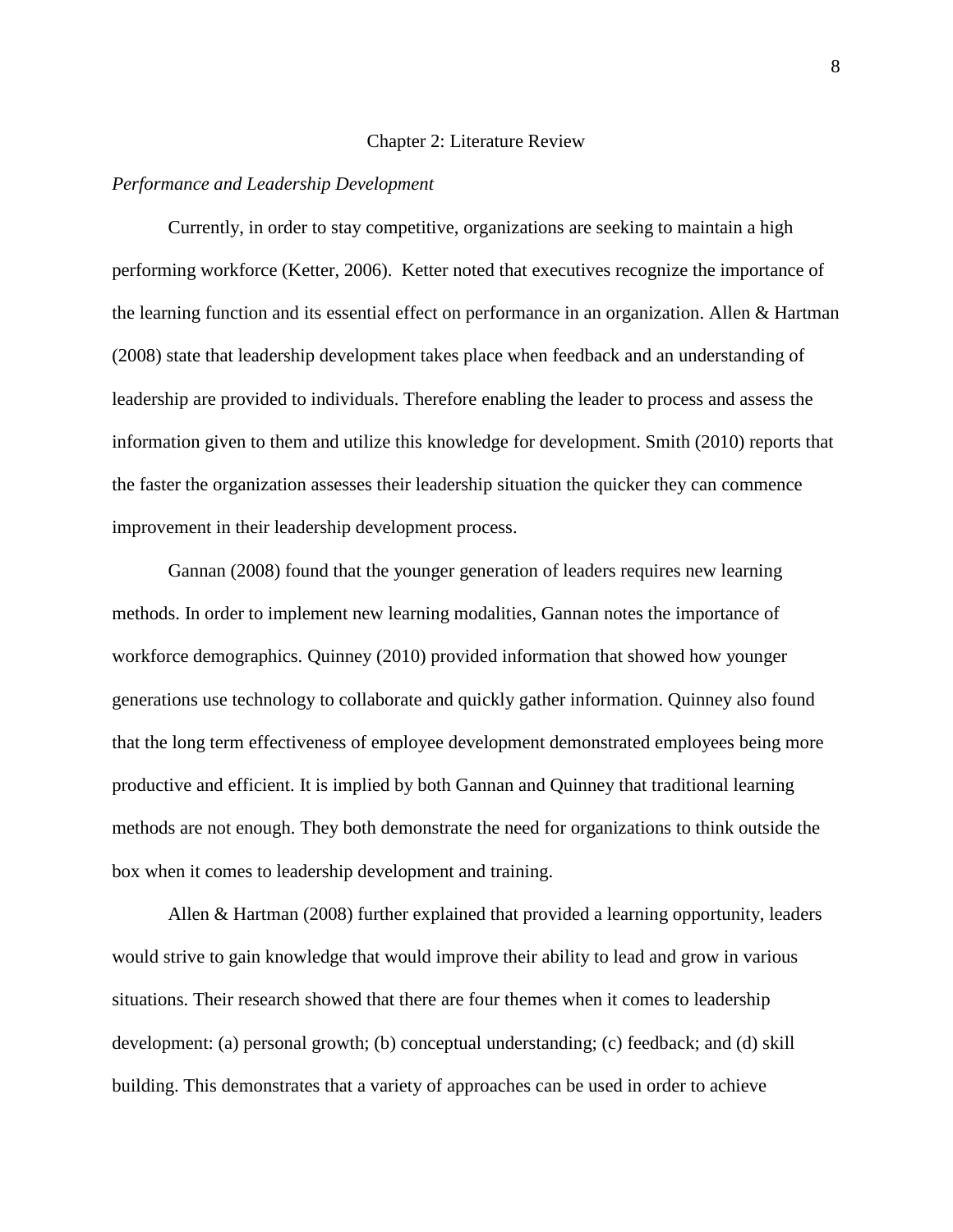leadership development. Allen & Hartman found that based of organizational needs and other distinctions in organizations, different tools, interventions, and experiences could be conducive for effective learning. These sources of learning can help performance and leadership development techniques improve and become more efficient.

## *Educational Value*

Hildebrand (2006) reported that there was a high demand in companies for project managers to attain more knowledge skills in their field through education. He wrote on how companies worked with a variety of academic establishments to create tailor-made trainings for their staff. Therefore, demonstrating the value these organizations have in their employees' education. These educational implementations are done in order to improve employee's performance and the organization's overall success. As organizations rely on their staff and leaders to be the driver for success, they will continue to place value in their education.

Frahm & Brown (2006) used empirical data to show the significance in skills development when implementing change in the organization. Their study focuses on the need for managers to develop communicative competencies in an environment that is consistently changing. They note that a boost in manager's competencies occurs when learning is adapted by organizations. The study shows that organizations need to commit to aiding employees in learning and building their skills in order to reach success. Unfortunately, Frahm & Brown point out in their study that a high percent of change management programs fail. Demonstrating how important it is to plan before implementing any learning structure to an organization.

On the other hand Naquin & Holton (2006) focus on management development programs that are successful. They report on how competency based programs are the solution for companies wanting to achieve their strategic goals through their managers. They find that this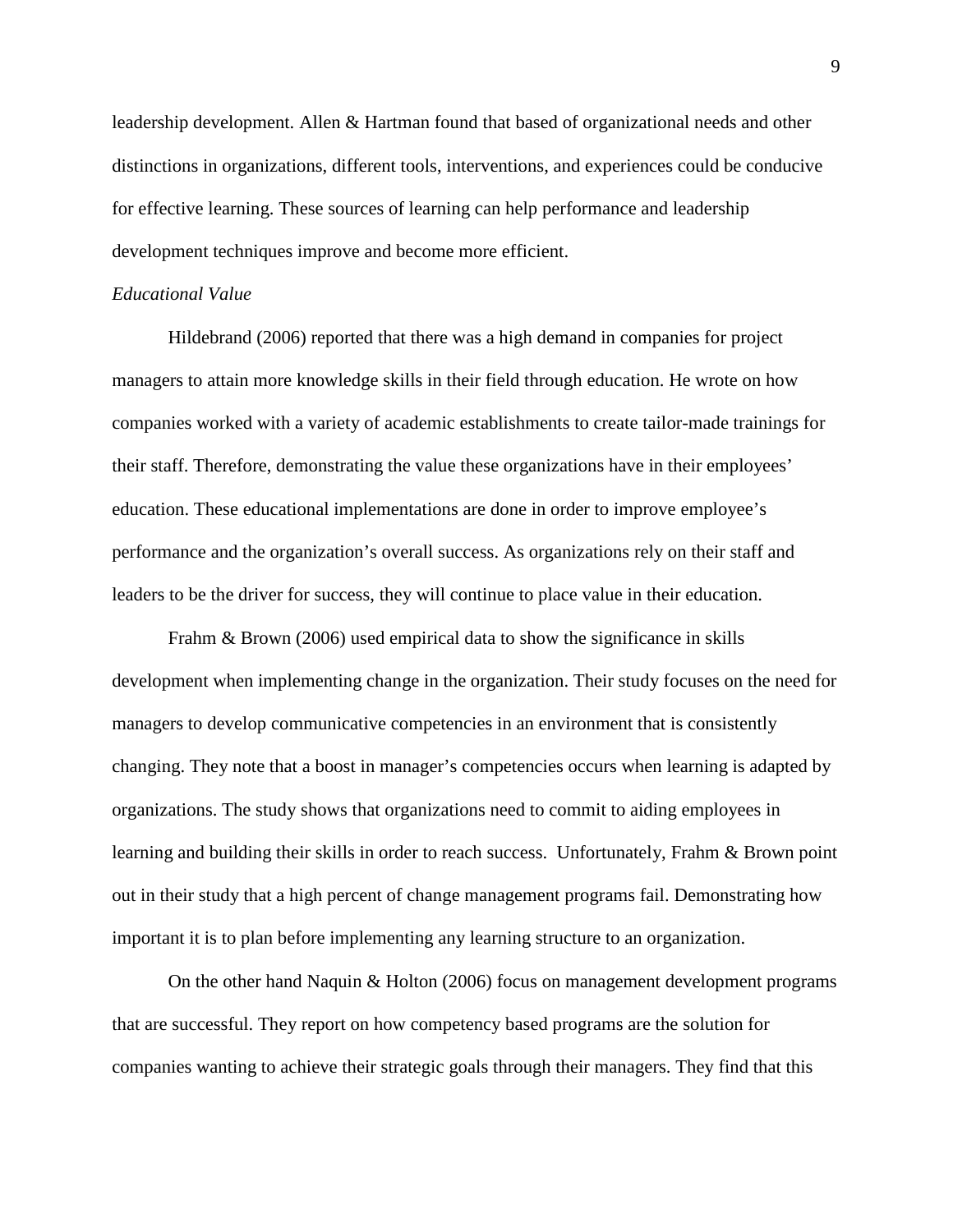training strategy has become sustainable in today's society where knowledge is a tool. Naquin  $\&$ Holton point that in order for organizations to have high performing individuals, they need to observe their processes in leadership development. Their conclusion was that business results directly correlate with employee's performance and that in order for a business to succeed; their managers need to have the skills to be a high performing individual.

## *Technology's Impact*

With today's result driven economy, organizations are striving to maximize time and money while still equipping their employees with the tools to make them successful. Quinney, Smith, & Galbraith (2010) wrote that in order to remain relevant, employees need to be proficient with technology. In their research, it was a skill gap in technology between employees and student patrons that lead them to see a need in training employees on current technologies. This enabled the implantation of a self-directed training program that promoted learning by teaching technology applicable to the employee's job. They found that making employees comfortable with the technology and focusing on their personal needs increased their motivation to learn and better service their customers.

There are several technologies out there waiting to service a number of learning organizations. Pace (2011), reviews five prominent technology suppliers in the learning and development field. Noting an increase in the training and development industry, Pace points out the augmented demand for learning technologies. With mobile phones and other technologies evolving so quickly it is vital to this industry that suppliers and services are ready keep up with the rate of change. Pace reports on how these companies understand the needs of businesses and the need of learning being available continuously. She also states on how social media is being used to enhance training. Technology trends in learning programs and being on top of emerging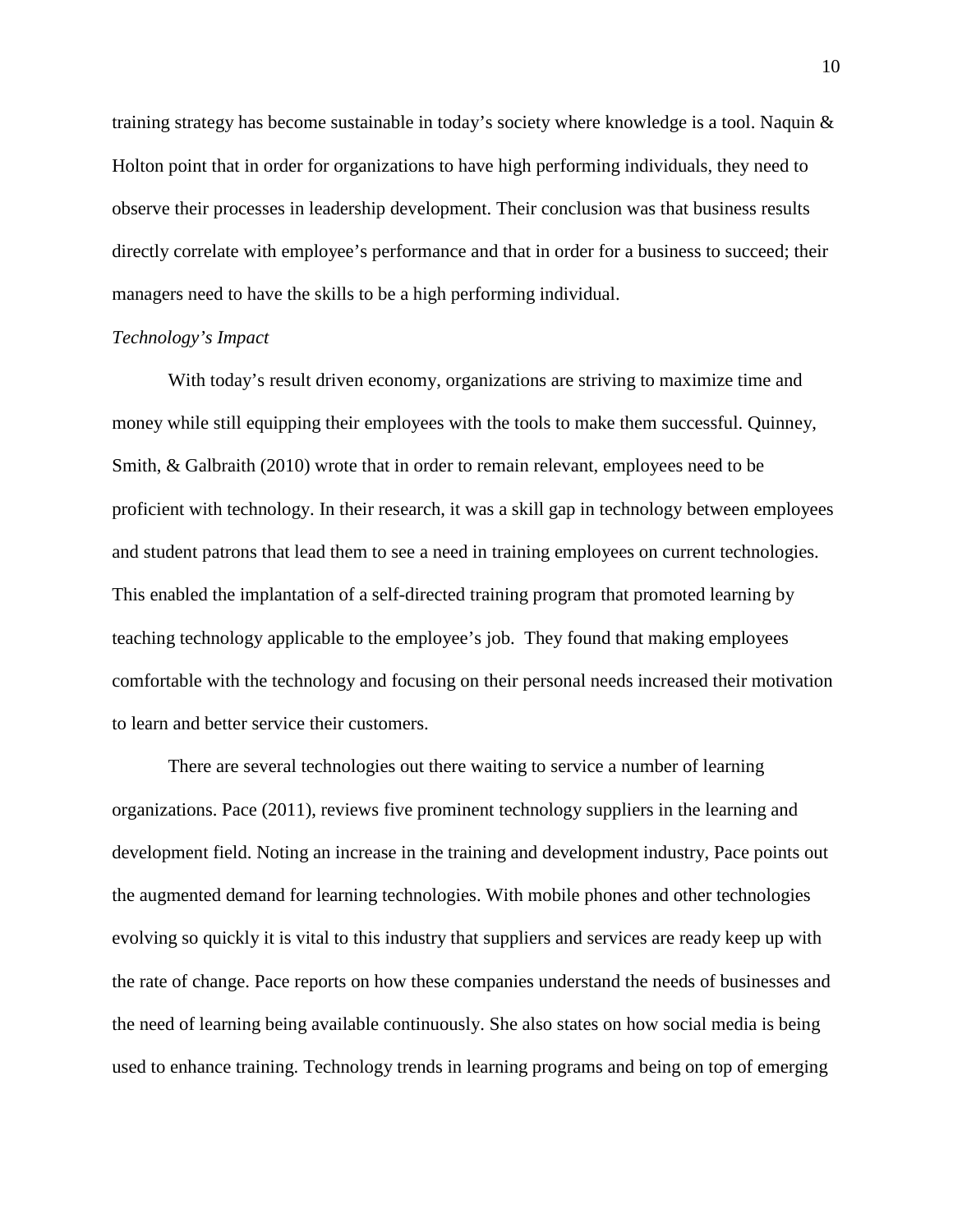learning technologies is essential for companies like: Blackboard, Element K and NexLearn. From a business perspective, Pace discusses the opportunities organizations have with suppliers in future market trends and innovation.

McGee (2006) reported on how Gap allowed educational technology to help improve their management team's leadership skills. She noted how blended approaches to learning lead to a positive result in performance and productivity. Web-based programs are implemented into the company's leadership training. The impact of these interactive e-learning trainings has maximized success for Gap. According to McGee, a return on investment has been shown with improvement in manager's aptitude and skills.

Hartley (2006) emphasizes the importance of collaboration when it comes to learning. He describes how this is now done in the world of technology and how collaboration is facilitated with technology. A variety of communication tools can be used for collaboration and it can include social software to aid in organizational collaboration. Hartley also explains the importance of implantation when it comes to a new application or technology in an organization. He found that appropriate training and support needs to be implemented when there is a lack of technology skills is observed in the organization. This will provide employees with support and confidence they need to be able to utilize the technology and be able to share information with one another and maximize knowledge transfer. Hartley's key point is that in collaboration technology is just a medium used to reach the company's goal and it is vital for the company to understand their employees' needs.

#### *Summary & Conclusion*

According to Ketter (2006) "In today's ever-changing business climate, organizations constantly seek ways to remain competitive". Performance and leadership development are vital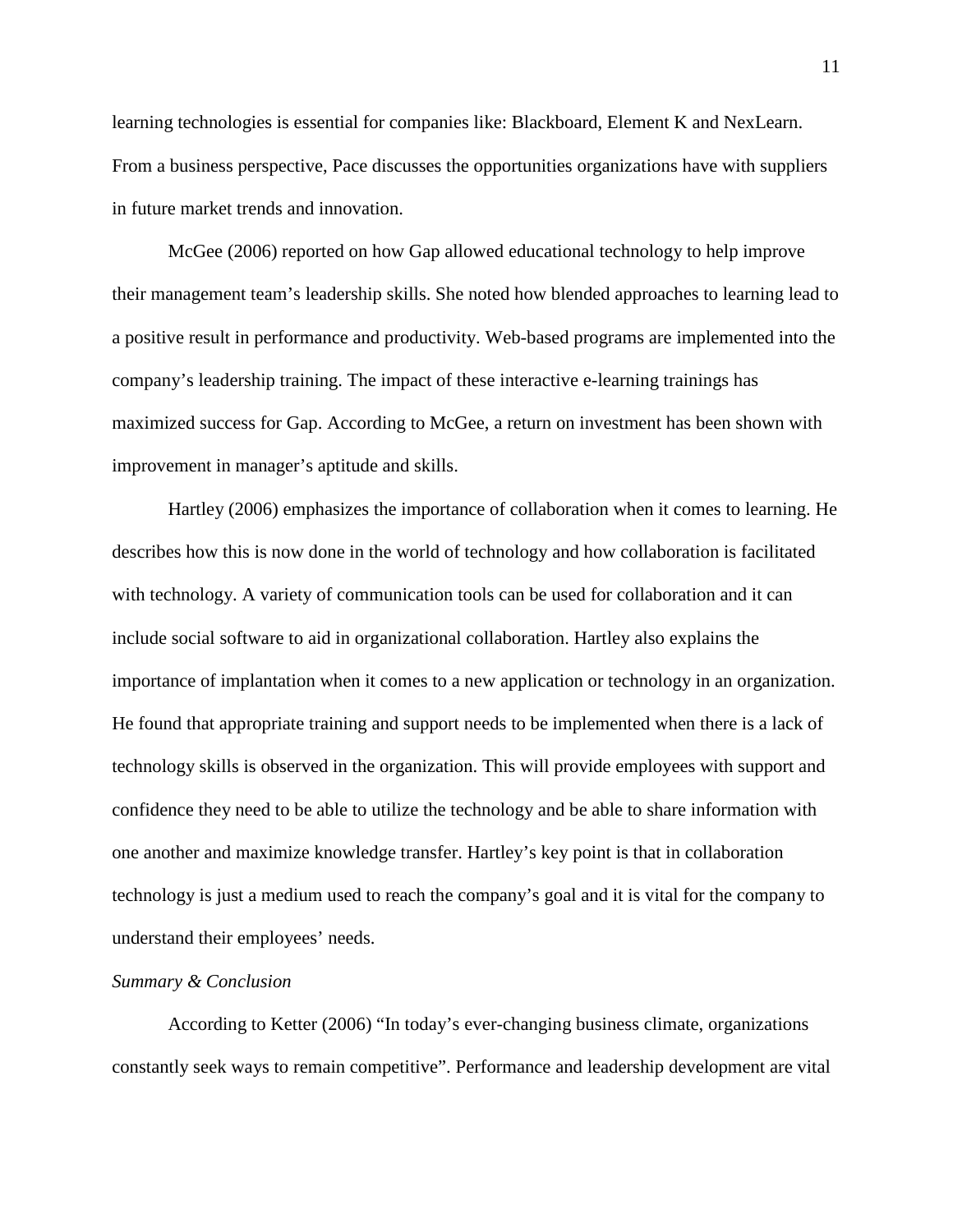to an organization's success. With the increasing demand for companies to have high performing individuals, companies need to implement new strategies for learning that will meet the needs of employees. As building employees' competencies and skills continue to be an essential part of business, organizations will continue to value their educational and training needs. The strategies companies implement for learning should encompass technologies that are currently being used to meet demands of a high paced economy. As technology continues to evolve its impact in organizational learning will continue to increase.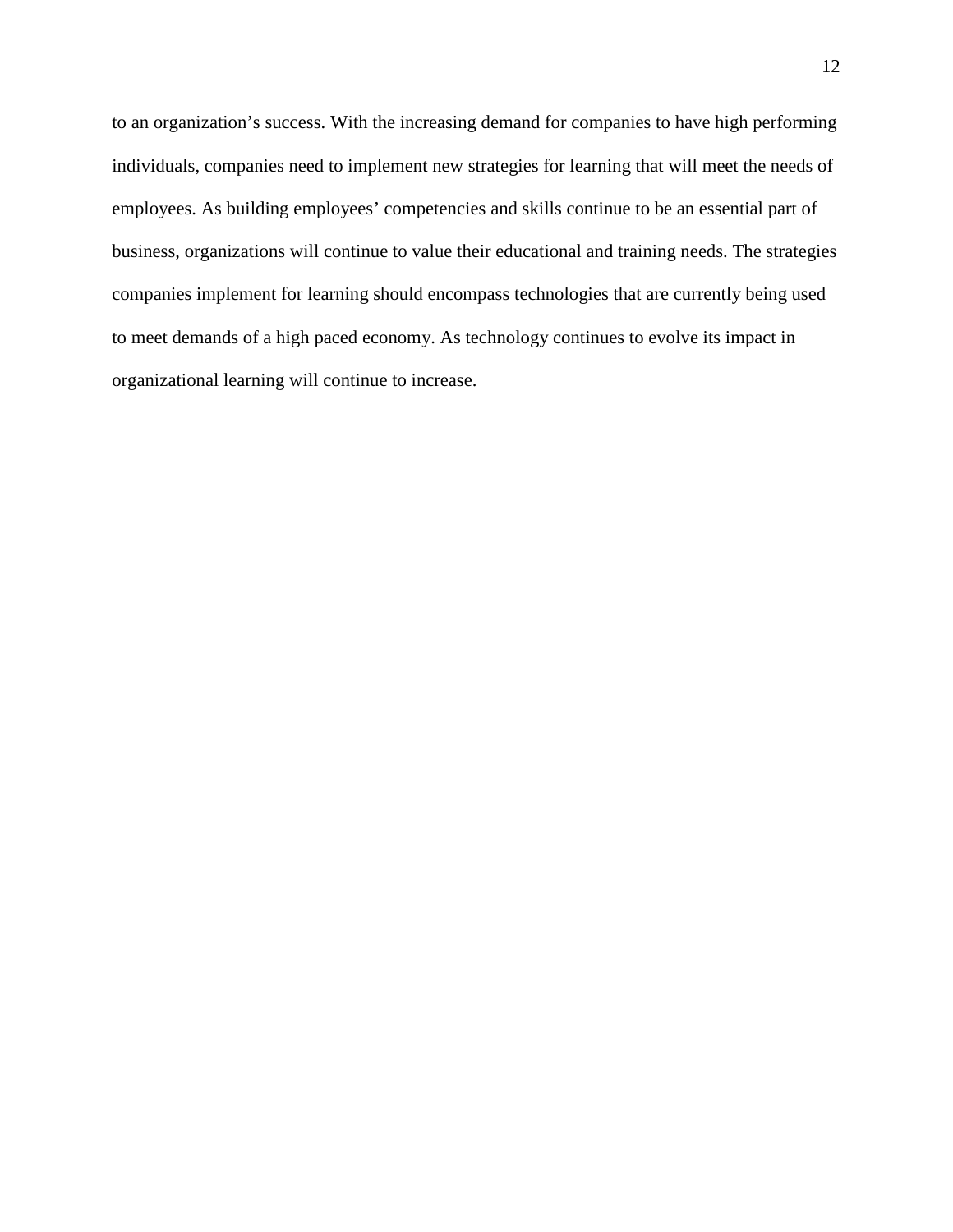#### Chapter 3: Method

*Discrepancy Statement, Solution Strategies, Goal, Objectives, and Activities*

Discrepancy statement: Leaders at the University are currently lacking several management competencies and due to time constraints attached to their positions; they are unable to fill their skill gaps through traditional training methods alone.

Solution Strategies:

1. Implement a social learning network at the university, for knowledge sharing and collaboration for leaders enrolled in courses

2. Increase offerings of webinars for leaders and managers

3. Create a podcast library for leadership trainings

Goal: Leaders should be able to attain management competencies throughout their career through training and other educational methods.

Objective 1: By the end of the first week, 85% of the participants will have accessed the social learning network system at least once.

Activity 1: Each employee will create a username and password using their university email in order to login to the system.

Activity 2: After logging into the system employees will explore the system and get acquainted with its functionalities.

Objective 2: By the end of week two, 95% of the participants will have joined the corresponding learning group to their assigned training.

Activity 1: Employee will introduce themselves to group.

Activity 2: Employee will give feedback on topic discussed in group.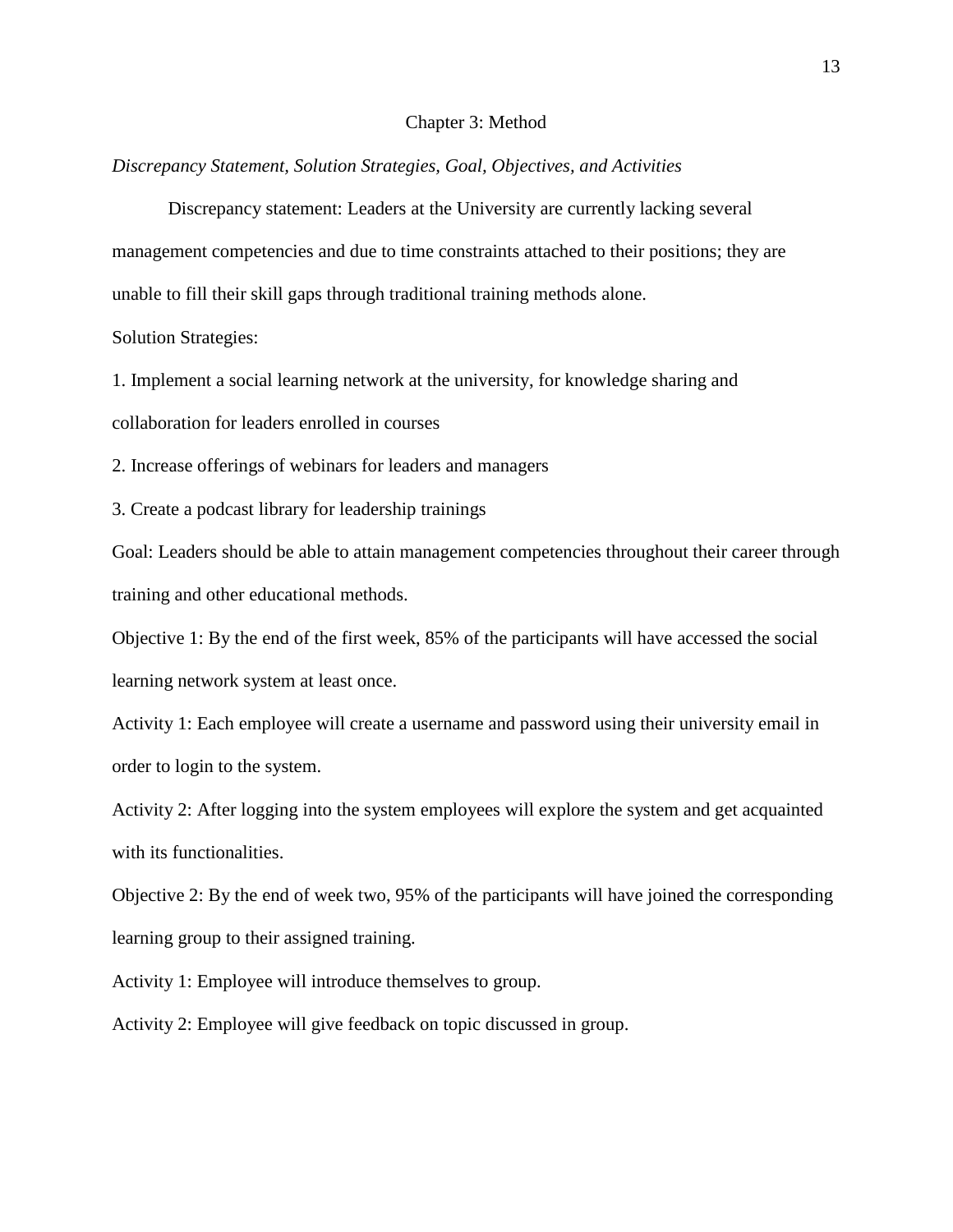Objective 3: By the end of week three, 82% of the participants will be posting "conversations" (informal information sharing).

Activity 1: Employee will post information and questions about job and course to all peers (not restricted to group).

Activity 2: Employee will respond to peer's questions and give solution to problems.

Objective 4: By the end of week four, 80% of the participants will be collaborating with peers in their group.

Activity 1: Each participant will give feedback to the facilitator's article posted and respond to peers' feedback in group.

Activity 2: Participants will contribute information and articles to group.

Objective 5: By the end of week five, 85 % of participants will regularly check their social learning network and give input.

Activity 1: Participants will consistently login and verify activity in group and conversations.

Activity 2: They will begin discussions in their group and contribute links, videos and other resources for peers.

Objective 6: By the end of week six, 80% of participants will create a learning group as a subject matter expert.

Activity 1: Leader will make peers aware of their group and ask for participation of other managers and leaders in their area.

Activity 2: They will contribute and ask for feedback in group.

*Matrix*

| Weeks | $\cdots$<br>Facilitator | Materials | Teaching   | Learning   |
|-------|-------------------------|-----------|------------|------------|
|       |                         |           | Strategies | Activities |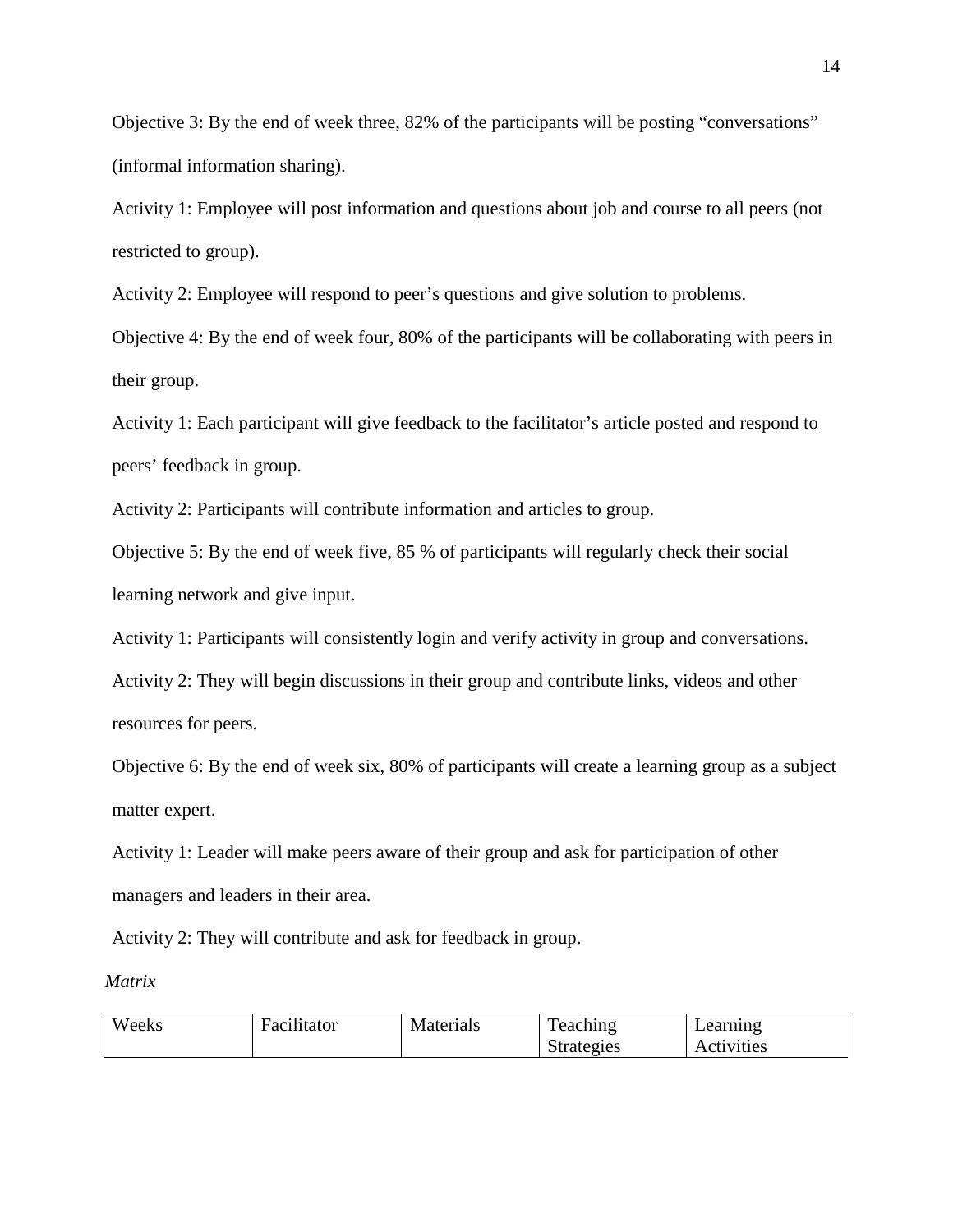| Prior to       | Plans            |                  |                  |                     |
|----------------|------------------|------------------|------------------|---------------------|
| Implementation | implementation,  |                  |                  |                     |
|                | customizes, and  |                  |                  |                     |
|                | creates how-to   |                  |                  |                     |
|                | tutorials and    |                  |                  |                     |
|                | demonstrations.  |                  |                  |                     |
|                |                  |                  |                  |                     |
| Week 1         | Send email       | Computer &       | Tutorials will   | Each employee       |
|                | notifications to | internet access. | teach            | will create a       |
| Objective 1    | employees with   |                  | participants on  | username and        |
|                | tutorial guides. |                  | how to use the   | password using      |
|                |                  |                  | social           | their university    |
|                |                  |                  | networking       | email in order to   |
|                |                  |                  | system.          | login to the        |
|                |                  |                  |                  | system.             |
|                |                  |                  |                  | After logging into  |
|                |                  |                  |                  | the system          |
|                |                  |                  |                  | employees will      |
|                |                  |                  |                  | explore system and  |
|                |                  |                  |                  | get acquainted      |
|                |                  |                  |                  | with its            |
|                |                  |                  |                  | functionalities.    |
|                |                  |                  |                  |                     |
| Week 2         | Create           | Computer $&$     | The facilitator  | Employee will       |
| Objective 2    | instructions and | internet access. | will give        | give an             |
|                | select topic for |                  | participant      | introduction to     |
|                | appropriate      |                  | instructions to  | group.              |
|                | course to post.  |                  | use group and    | Employee will       |
|                | This will allow  |                  | post topic.      | give feedback on    |
|                | participants to  |                  |                  | topic discussed in  |
|                | further discuss  |                  |                  | group.              |
|                | how they applied |                  |                  |                     |
|                | what they        |                  |                  |                     |
|                | learned on the   |                  |                  |                     |
|                | job.             |                  |                  |                     |
| Week 3         | Create a         | Computer $&$     | The facilitator  | Employee will post  |
|                | knowledge        | internet access. | will observe     | information and     |
| Objective 3    | sharing          |                  | participant      | questions about job |
|                | environment      |                  | interactions and | and course to all   |
|                | with the social  |                  | spot check if    | peers (not          |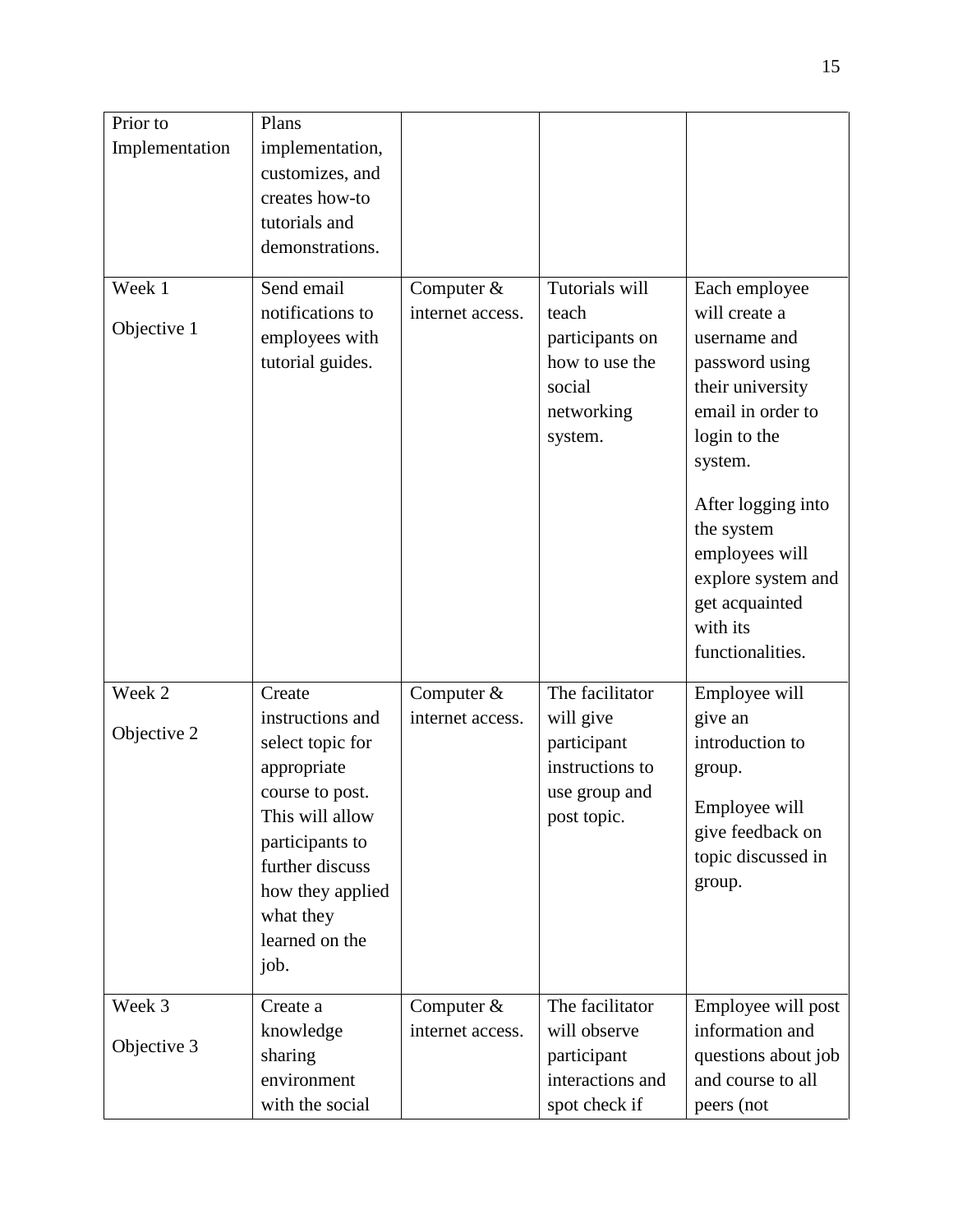|                       | network by<br>allowing<br>employees to<br>post as they<br>please in the<br>groups.              |                                  | groups are<br>posting and<br>collaborating<br>with each other.                                                                                                                                 | restricted to<br>group).<br>Employee will<br>respond to peer's<br>questions and give<br>solution to<br>problems.                                                                                                                      |
|-----------------------|-------------------------------------------------------------------------------------------------|----------------------------------|------------------------------------------------------------------------------------------------------------------------------------------------------------------------------------------------|---------------------------------------------------------------------------------------------------------------------------------------------------------------------------------------------------------------------------------------|
| Week 4<br>Objective 4 | Review feedback<br>and check<br>participation.                                                  | Computer &<br>internet access.   | Facilitator will<br>review how<br>much<br>participants are<br>engaged and will<br>review post to<br>see how<br>knowledge is<br>being shared and<br>how much is<br>being applied on<br>the job. | Each participant<br>will give feedback<br>to the facilitator's<br>article posted and<br>respond to peer's<br>feedback in group.<br>Participants will<br>contribute<br>information and<br>articles to group.                           |
| Week 5<br>Objective 5 | No action<br>required from<br>facilitator.                                                      | Computer &<br>internet access.   | By this week, no<br>observation will<br>be needed.<br>Participants<br>should be able to<br>self-engage and<br>transfer and<br>share learning<br>from courses and<br>experiences.               | Participants will<br>consistently login<br>and verify activity<br>in group and<br>conversations.<br>They will begin to<br>begin discussions<br>in their group and<br>contribute links,<br>videos and other<br>resources for<br>peers. |
| Week 6<br>Objective 6 | Send a follow-up<br>email to<br>participant to<br>retain feedback<br>on experience<br>and share | Computer $&$<br>internet access. | With follow-up<br>email, reminders<br>should trigger<br>participants that<br>are already using<br>system to share                                                                              | Leader will make<br>peers aware of<br>their group and ask<br>for participation of<br>other managers<br>and leaders in their                                                                                                           |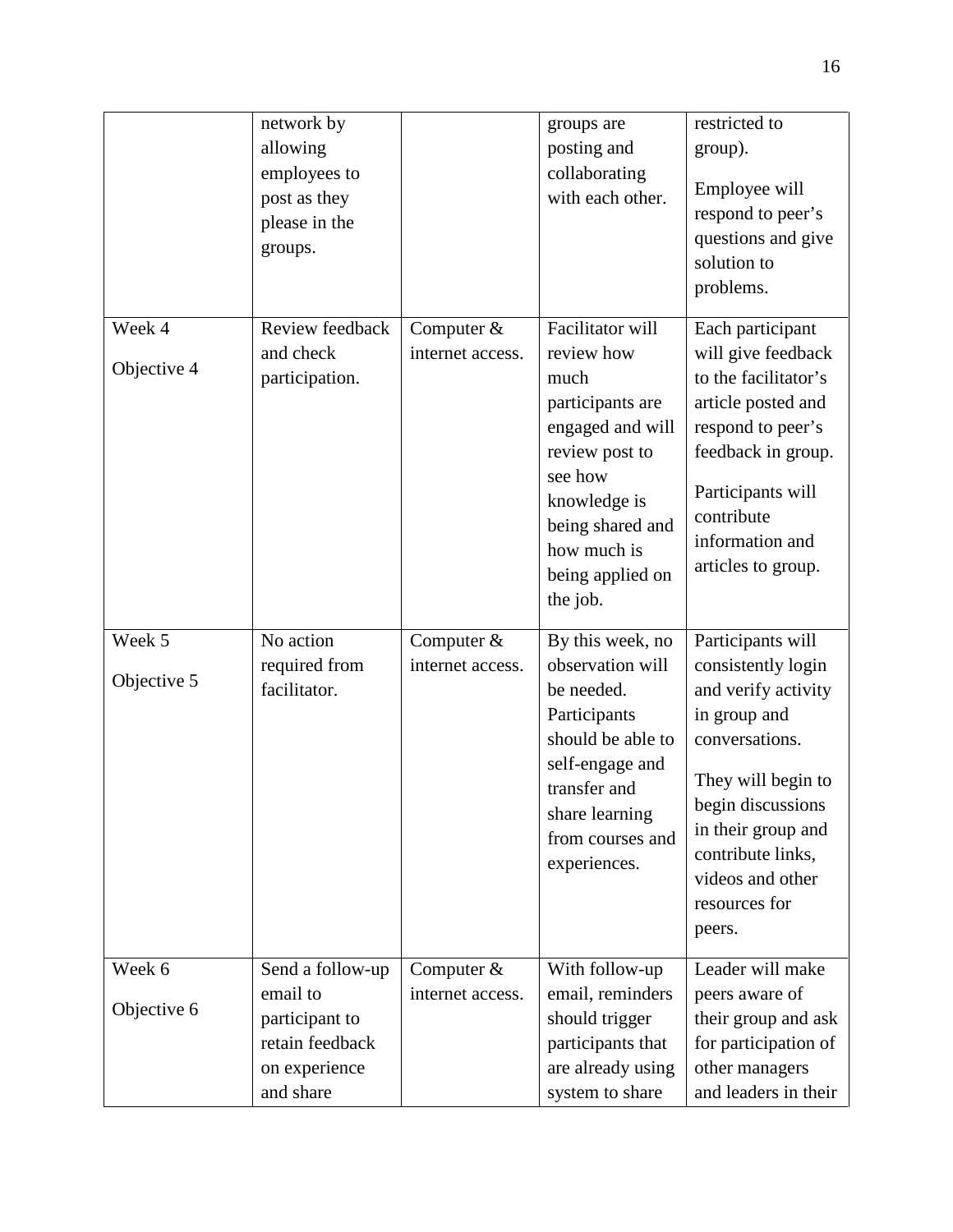|                        | expectations of<br>continued<br>knowledge<br>sharing.                                                            | information with<br>peers outside<br>group and<br>encourage<br>knowledge<br>sharing among<br>other leaders. | area.<br>They will<br>contribute and ask<br>for feedback in<br>group. |
|------------------------|------------------------------------------------------------------------------------------------------------------|-------------------------------------------------------------------------------------------------------------|-----------------------------------------------------------------------|
| Post<br>Implementation | Collaborate with<br>leadership team<br>to review the<br>results of the six<br>week objectives<br>and activities. |                                                                                                             |                                                                       |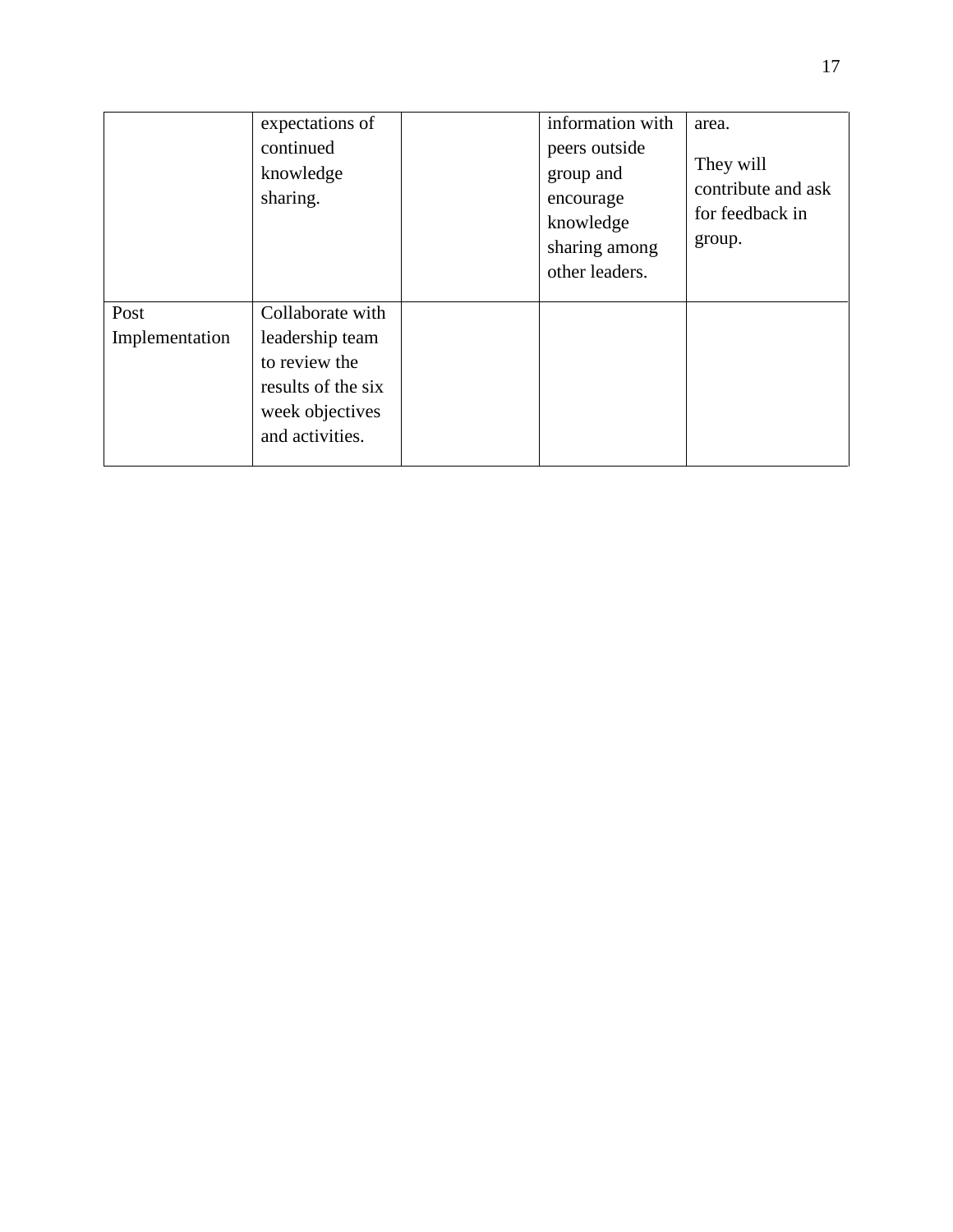# *Objectives*

The objectives for this research include: (a) participants will have accessed the social learning network system at least once, (b) participants will have joined the corresponding learning group to their assigned training, (c) the participants will be posting "conversations" (informal information sharing), (d) participants will be collaborating with peers in their group, (e) participants will regularly check their social learning network and give input, and (f) participants will create a learning group as a subject matter expert.

# *Data Collection and Analysis*

The methods for data collection and analysis will include: (a) reviewing the data collected and comparing it with participant's achievement of each individual objective, and (b) pre-test and post-test data analysis and comparisons. The pre-test will measure the participant's level of knowledge about social networking and knowledge sharing before the social network was implemented. The post-test will measure and evaluate the participant's level of knowledge in how to use social networking with peers and the transfer of knowledge that occurred as a result of the social network implementation. By comparing the pre-tests and post-tests the results will illustrate whether the participant's competency and knowledge about leadership issues increases. If the results show the objectives were met and an increase in the participant's competency and knowledge transfer occurs (pre-test and post-test), the implementation plan will have reached its goal of increasing the participant's competency with an alternative learning method for the target group to an achievable level.

The data will be collected and analyzed by the Professional and Development and Training Office. The data will be used as a basis for reasoning whether the implementation plan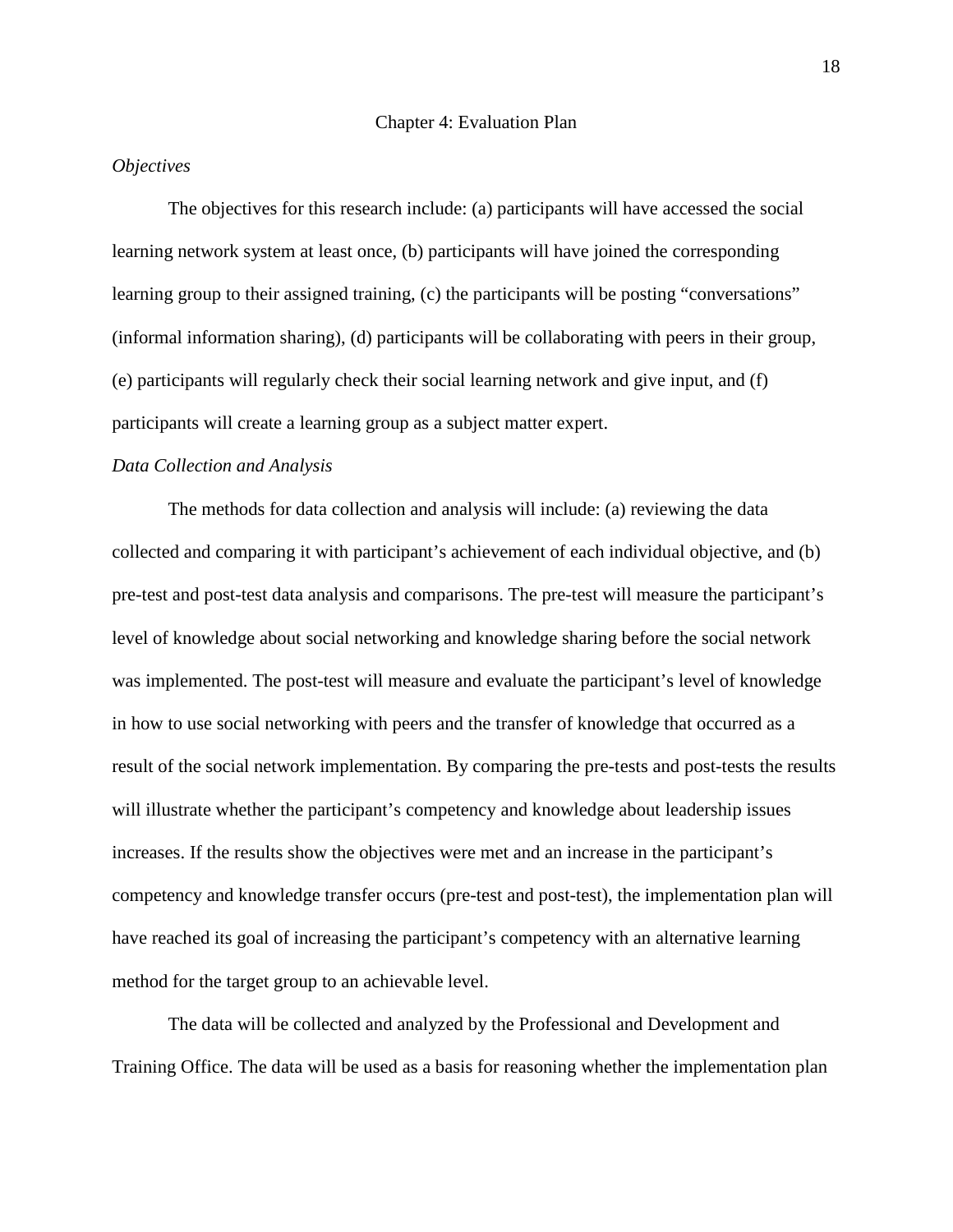has increased participant's knowledge in leadership and/or competency. This data will also help show which activities had the greatest impact or least impact on the participant's ability to transfer and gain knowledge. By collecting this information, the activities can then be modified in order to increase knowledge transfer and information sharing among university leaders. Also the data will show if the length of the implementation plan was sufficient or needs to be changed in order to reach the desired goal.

## *Plan for Use of Data*

The results of this action research will be submitted to the Professional Development and Training Office at the university. The evaluation will assist in creating a social learning network for leaders and managers at the university. The social learning network will promote collaboration, knowledge sharing, networking, and an increase in leadership competencies. The university's human resources leadership team may choose for this researcher to also have this work presented to the human resources departmental meeting and/or a university leadership meeting. This researcher also reserves the right to submit this work for presentation at a local and/or national conference.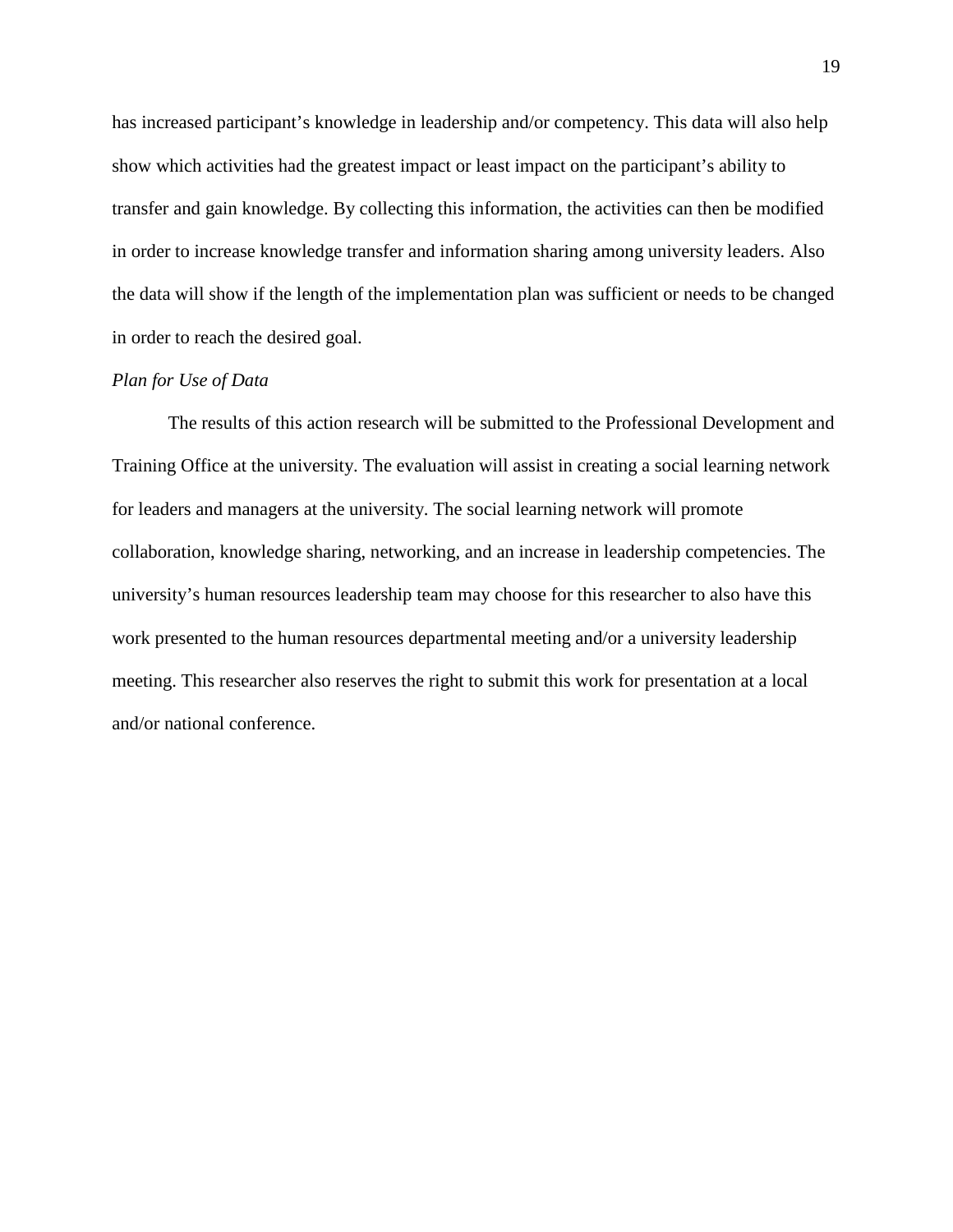#### References

- Allen, S. J., & Hartman, N. S. (2008). Leadership development: An exploration of sources of learning. *S.A.M. Advanced Management Journal, 73*(1), 10-19, 62, 2.
- Frahm, J., & Brown, K. (2006). Developing communicative competencies for a learning organization. *The Journal of Management Development, 25*(3), 201-212.
- Gannan, T. (2008). The future of learning and development: Leaders' roundtable. *Training and Development in Australia, 35*(4), 28-29.
- Hartley, D. (2006). Catalyzing the learning process. *T + D, 60*(11), 20, 22.
- Hildebrand, C. (2006), Learning curve. *PM Network, 20*(8), 82-86.
- Ketter, P. (2006). Investing in learning; Looking for performance.  $T + D$ , 60(12), 30-33.
- Naquin, S. S., & Holton, E. F., I. (2006). Leadership and managerial competency models: A simplified process and resulting model. *Advances in Developing Human Resources, 8*(2), 144-165.
- McGee, M. (2006). No e-learning gap here. *InformationWeek,* (1085), 57-58, 60.
- Pace, A. (2011). Striking the balance: Learning technology market trends meet customer demands. *T + D, 65*(3), 62-65.
- Quinney, K. L., Smith, S. D., & Galbraith, Q. (2010). Bridging the gap: Self-directed staff technology training. *Information Technology and Libraries, 29*(4), 205-213.
- Smith, D. (2010). A leadership skills gap? *T + D, 64*(2), 16-17.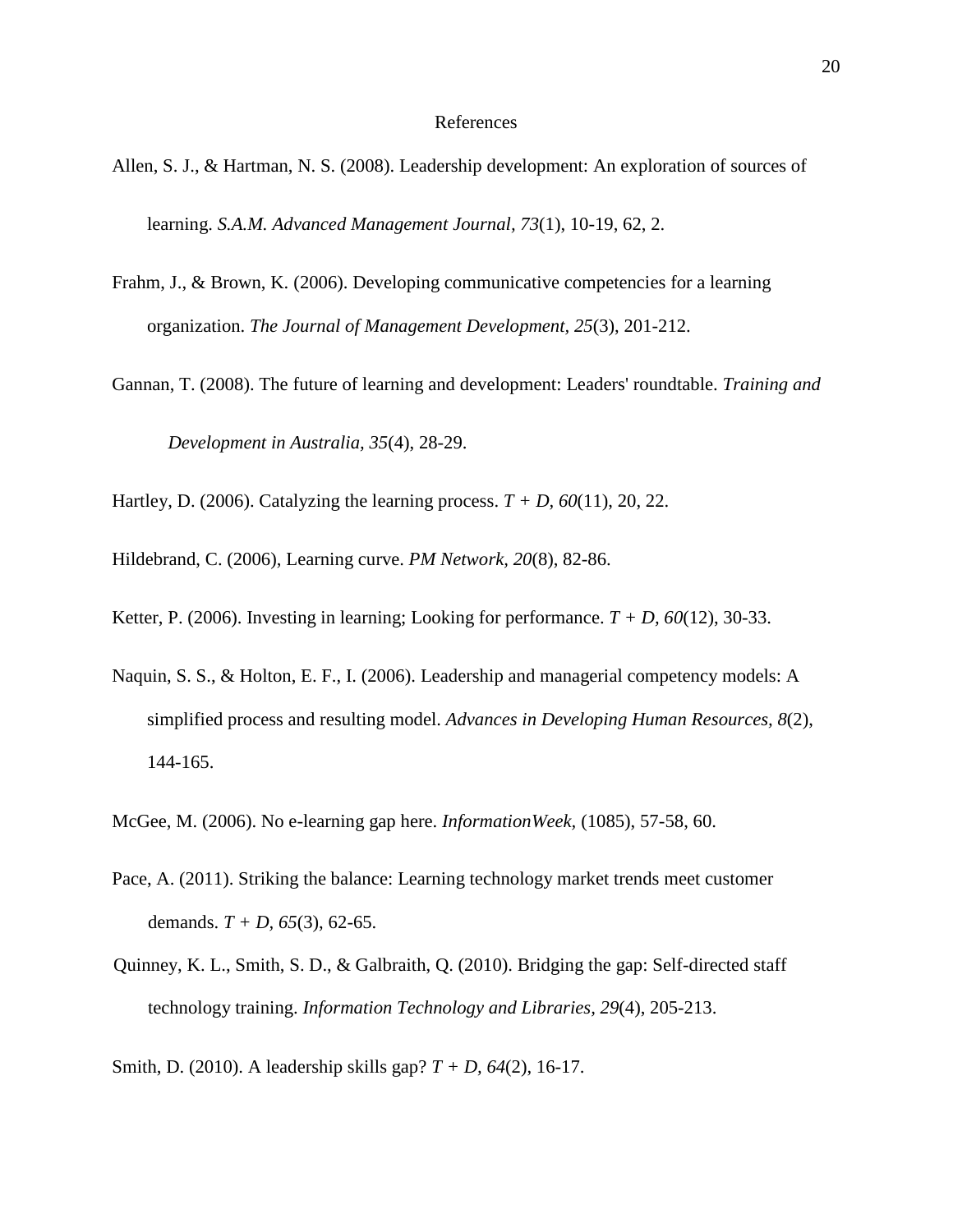Appendix A

Needs Assessment Instrument Design